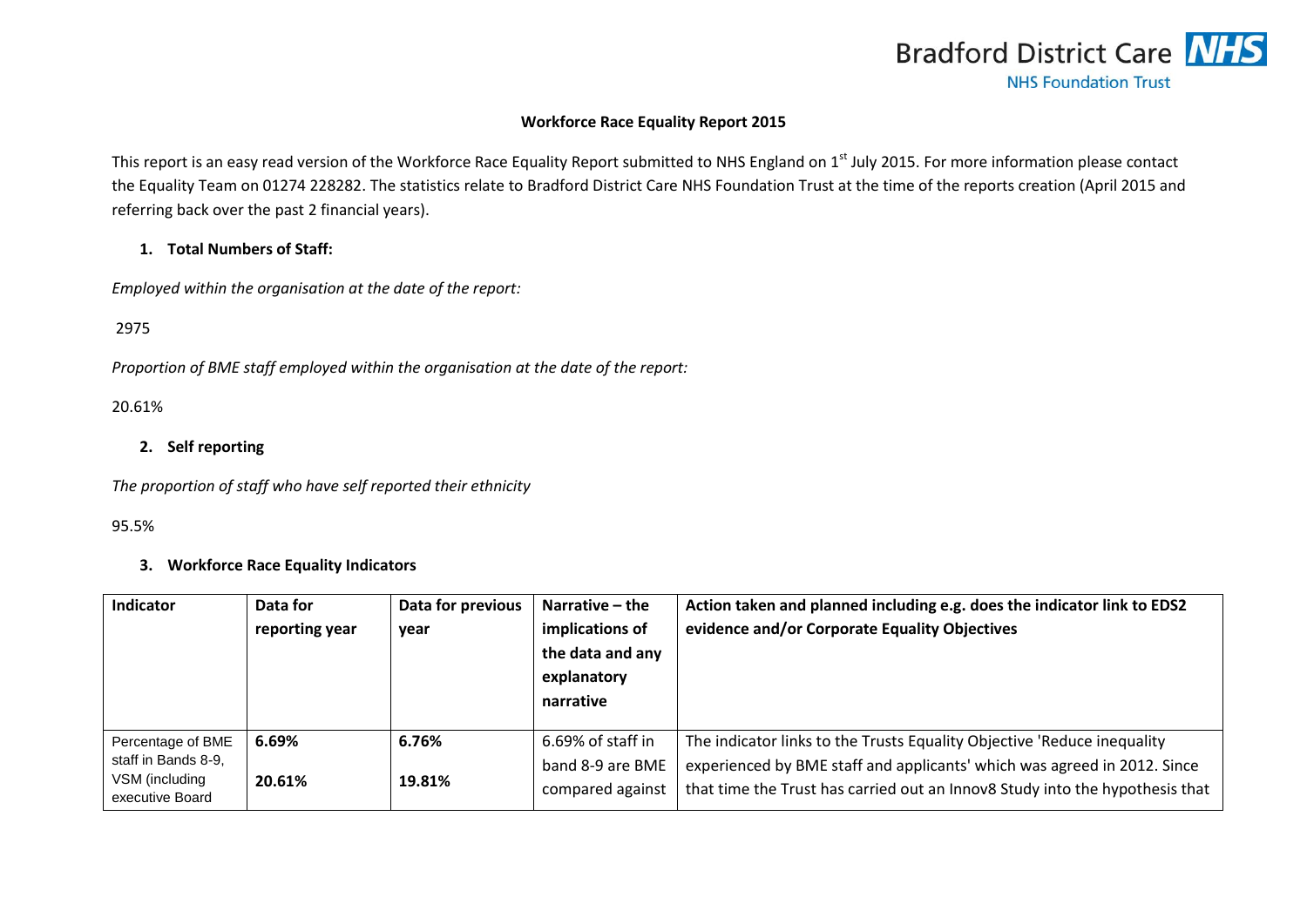| Indicator                                                                                                                                                                      | Data for<br>reporting year  | Data for previous<br>year | Narrative - the<br>implications of<br>the data and any<br>explanatory<br>narrative                                                                   | Action taken and planned including e.g. does the indicator link to EDS2<br>evidence and/or Corporate Equality Objectives                                                                                                                                                                                                                                                                                                                                                                               |
|--------------------------------------------------------------------------------------------------------------------------------------------------------------------------------|-----------------------------|---------------------------|------------------------------------------------------------------------------------------------------------------------------------------------------|--------------------------------------------------------------------------------------------------------------------------------------------------------------------------------------------------------------------------------------------------------------------------------------------------------------------------------------------------------------------------------------------------------------------------------------------------------------------------------------------------------|
| members and<br>senior medical staff)<br>compared with the<br>percentage of BME<br>staff in the overall<br>workforce                                                            |                             |                           | 20.61% of the<br>total staff in post.                                                                                                                | there are barriers to career progression for BME staff. The study was used<br>as the basis to the BME Diversity in Employment Strategy which was<br>launched in April 2014. Since that time 25% of band 7 and above managers<br>have been trained in cultural excellence. The training included activities<br>relating to recruitment and selection, attracting talent and enabling staff to<br>innovate and be themselves.                                                                            |
|                                                                                                                                                                                |                             |                           |                                                                                                                                                      | In addition we developed and piloted the Moving Forward programme in<br>2015. The programme is for BME staff in Bands 5 and 6 and tackles the<br>issues with career progression identified in the Innov8 Study. Feedback and<br>results from that is/are positive.                                                                                                                                                                                                                                     |
| Relative likelihood<br>of BME staff being<br>appointed from<br>shortlisting<br>compared to that of<br>White staff being<br>appointed from<br>shortlisting across<br>all posts. | <b>8:1 BME</b><br>6:1 White | 10:1 BME<br>11:1 White    | Currently for<br>every 8 BME<br>shortlisted<br>candidates 1 is<br>appointed,<br>compared with<br>for every 6 White<br>shortlisted<br>candidates 1 is | his relates to the Equality Objective 'Reduce inequality experienced by BME<br>staff and applicants'. The cultural competence training delivered in 2015 is<br>intended to impact on this figure. This will continue in October with another<br>cohort of band 7 and above managers. The data will be used within that<br>session. Unconscious Bias training will be delivered later this year and the<br>impact of that monitored over time. Recruitment and Selection processes<br>will be reviewed. |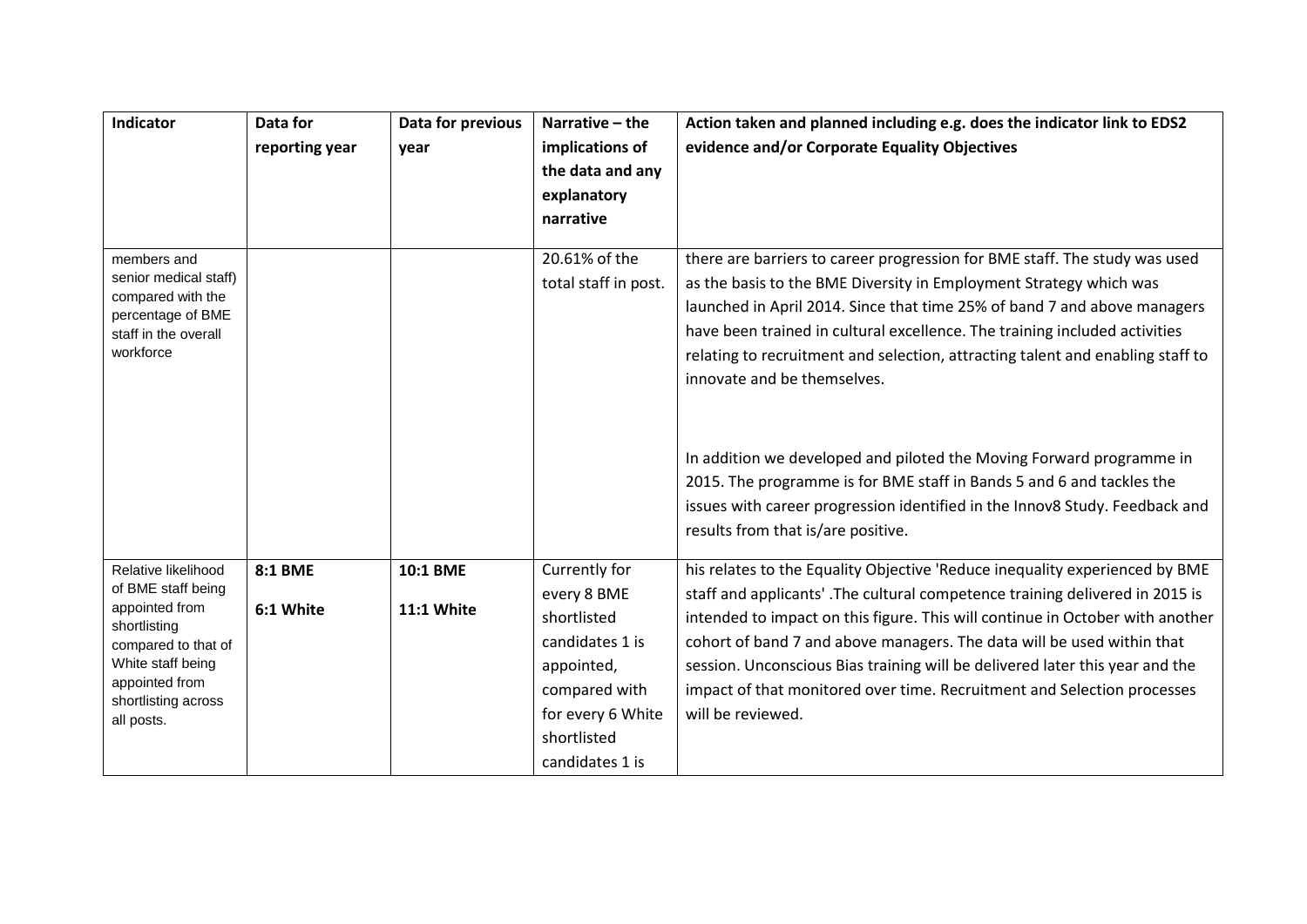| Indicator                                                                                                                                                                                                                                                                                                                                                                                        | Data for<br>reporting year  | Data for previous<br>year     | Narrative - the<br>implications of<br>the data and any<br>explanatory<br>narrative                                                                                                                                                                                 | Action taken and planned including e.g. does the indicator link to EDS2<br>evidence and/or Corporate Equality Objectives                                                                                                                                                                                                                                                                                                                                                                                                                 |
|--------------------------------------------------------------------------------------------------------------------------------------------------------------------------------------------------------------------------------------------------------------------------------------------------------------------------------------------------------------------------------------------------|-----------------------------|-------------------------------|--------------------------------------------------------------------------------------------------------------------------------------------------------------------------------------------------------------------------------------------------------------------|------------------------------------------------------------------------------------------------------------------------------------------------------------------------------------------------------------------------------------------------------------------------------------------------------------------------------------------------------------------------------------------------------------------------------------------------------------------------------------------------------------------------------------------|
|                                                                                                                                                                                                                                                                                                                                                                                                  |                             |                               | appointed.                                                                                                                                                                                                                                                         |                                                                                                                                                                                                                                                                                                                                                                                                                                                                                                                                          |
| Relative likelihood<br>of BME staff<br>entering the formal<br>disciplinary process,<br>compared to that of<br>White staff entering<br>the formal<br>disciplinary process,<br>as measured by<br>entry into a formal<br>disciplinary<br>investigation*<br>*Note: this indicator<br>will be based on<br>data from a two<br>year rolling average<br>of the current year<br>and the previous<br>year. | 36:1 BME<br>44:1 White      | 41:1 BME<br><b>56:1 White</b> | Currently for<br>every 36 BME<br>members of staff<br>1 will be involved<br>in a disciplinary,<br>compared with<br>for every 44<br>White members<br>of staff 1 will be<br>involved in a<br>disciplinary. This<br>is due to low<br>numbers of<br>disciplinary cases. | This indicator related to the Equality Objective 'Reduce inequality<br>experienced by BME staff and applicants' which was agreed in 2012. The<br>Engaging Leaders Programme which 25% of band 7 and above managers<br>attended in 2015 included a module on Cultural Excellence which involved<br>activities that promoted discussion about difference and the impact on<br>interactions. This will be followed up within cultural competence sessions<br>and unconscious bias training. a review of processes will also be carried out. |
| Relative likelihood<br>of BME staff<br>accessing non-<br>mandatory training<br>and CPD as<br>compared to White<br>staff                                                                                                                                                                                                                                                                          | <b>1:1 BME</b><br>1:1 White | <b>1:1 BME</b><br>1:1 White   | This is based on<br>individual<br>employees<br>completing<br>training which is<br>categorised as                                                                                                                                                                   | his indicator relates to a key line of enquiry in the Innov8 Study to<br>investigate the hypothesis that there were barriers to career progression<br>for BME staff. That study found that 54% of White respondents had been<br>offered career development in last two years (v's 31% BME respondents), of<br>those offered, more BME respondents were accessing career development<br>(81% v's 71%).                                                                                                                                    |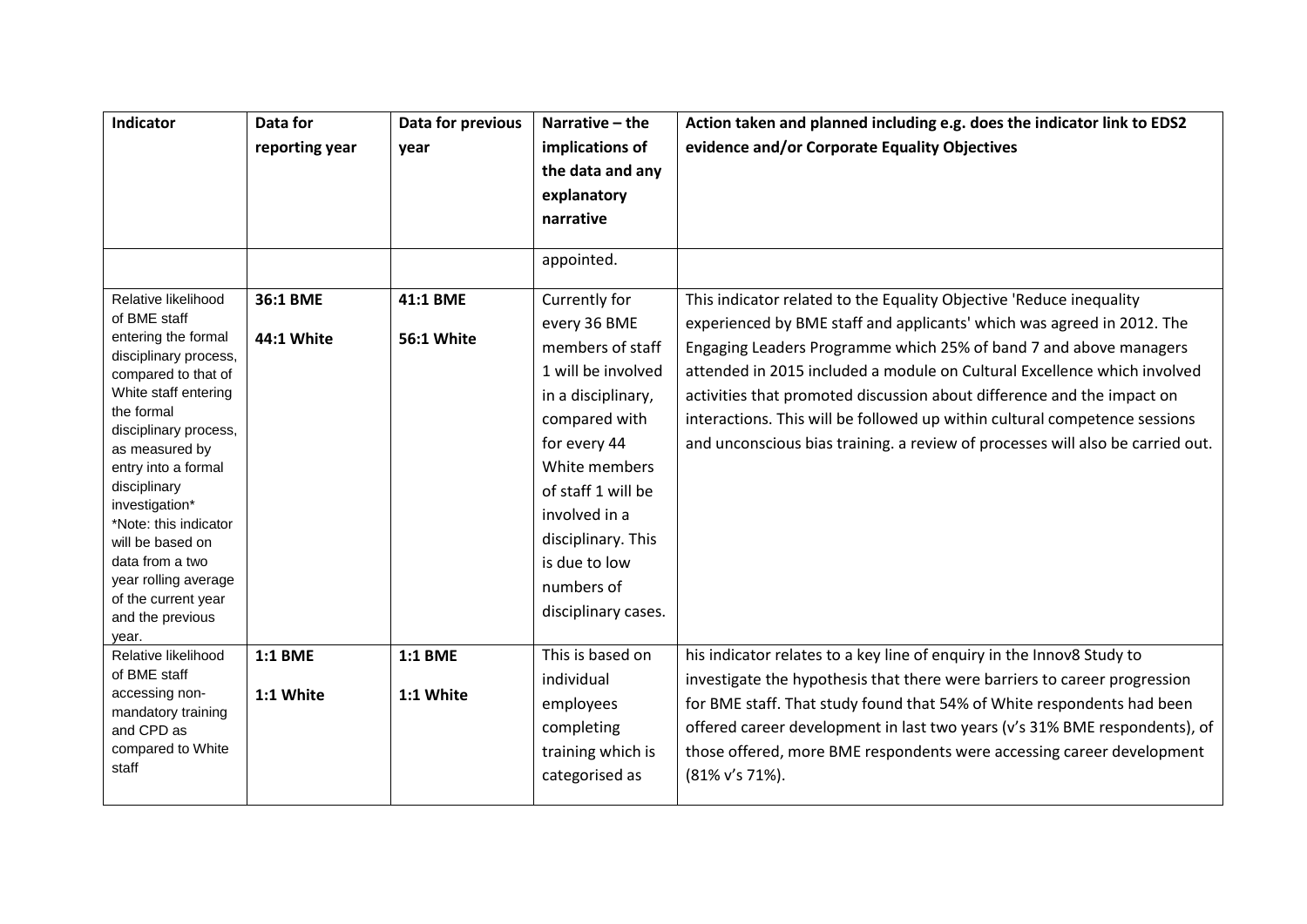| Indicator                                  | Data for       | Data for previous | Narrative - the     | Action taken and planned including e.g. does the indicator link to EDS2                                                                      |
|--------------------------------------------|----------------|-------------------|---------------------|----------------------------------------------------------------------------------------------------------------------------------------------|
|                                            | reporting year | year              | implications of     | evidence and/or Corporate Equality Objectives                                                                                                |
|                                            |                |                   | the data and any    |                                                                                                                                              |
|                                            |                |                   | explanatory         |                                                                                                                                              |
|                                            |                |                   | narrative           |                                                                                                                                              |
|                                            |                |                   |                     |                                                                                                                                              |
|                                            |                |                   | non-mandatory.      | In addition the study looked at the number of respondents who would like                                                                     |
|                                            |                |                   |                     | to study for further qualifications - BME 49% (v's 34%),                                                                                     |
|                                            |                |                   |                     | frequently citied reasons for not studying - cost/no funding or financial                                                                    |
|                                            |                |                   |                     | support and workload/time pressures. In response to this the Trust                                                                           |
|                                            |                |                   |                     | monitors set programmes relating to career development and have                                                                              |
|                                            |                |                   |                     | established specific programmes for BME staff. Programmes for all staff                                                                      |
|                                            |                |                   |                     | have been targetted to the BME Staff Network to increase BME                                                                                 |
|                                            |                |                   |                     | participation. Some development opportunities have been advertised                                                                           |
|                                            |                |                   |                     | without the initial need for manager consent.                                                                                                |
|                                            |                |                   |                     |                                                                                                                                              |
|                                            |                |                   |                     | For each of these four staff survey indicators, the Standard compares the metrics for each survey question response for White and BME staff. |
| KF 18. Percentage<br>of staff experiencing | White 25       | White 26          | 1% of BME staff     | This indicator relates to the Equality Objective to reduce inequality for staff                                                              |
| harassment,                                | <b>BME 31</b>  | <b>BME 21</b>     | that responded to   | and applicants. Following the staff survey action plans are developed for                                                                    |
| bullying or abuse                          |                |                   | the staff survey in | each department so that they address the feedback that comes from their                                                                      |
| from patients,                             |                |                   | 2014 had            | area. Equality and Diversity Training trains staff in zero tolerance policy and                                                              |
| relatives or the                           |                |                   | experienced         | supports them in implementing that. More work needs to be done in this                                                                       |
| public in last 12<br>months                |                |                   | harassment,         | area and it will be added in as a priority to the BME Diversity in Employment                                                                |
|                                            |                |                   | bullying or abuse   | Strategy as a result of the increase seen over the past year.                                                                                |
|                                            |                |                   | from patients,      |                                                                                                                                              |
|                                            |                |                   | relatives or the    |                                                                                                                                              |
|                                            |                |                   | public in the last  |                                                                                                                                              |
|                                            |                |                   | 12 months           |                                                                                                                                              |
|                                            |                |                   | compared with       |                                                                                                                                              |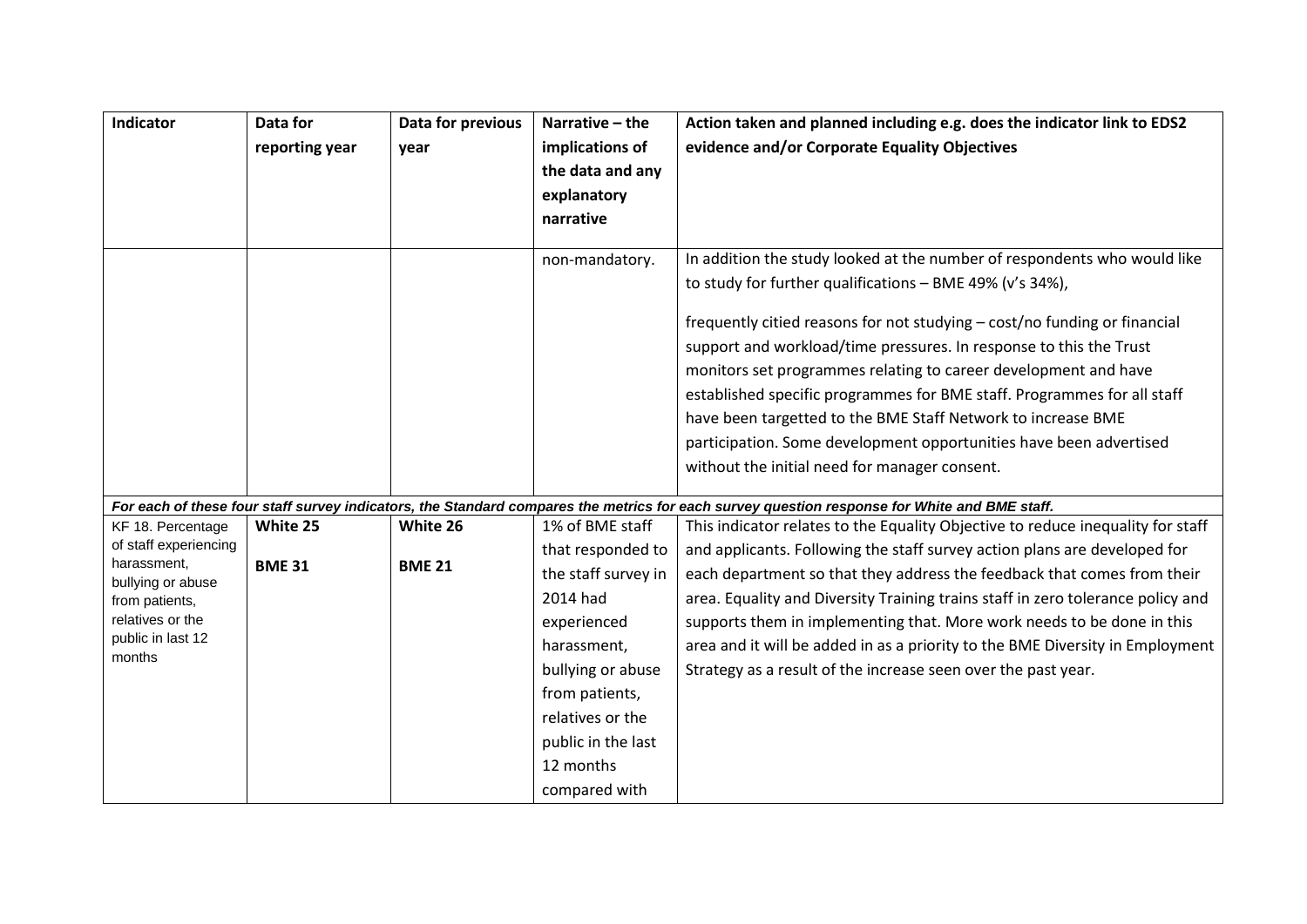| Indicator                                 | Data for       | Data for previous | Narrative - the     | Action taken and planned including e.g. does the indicator link to EDS2         |
|-------------------------------------------|----------------|-------------------|---------------------|---------------------------------------------------------------------------------|
|                                           | reporting year | year              | implications of     | evidence and/or Corporate Equality Objectives                                   |
|                                           |                |                   | the data and any    |                                                                                 |
|                                           |                |                   | explanatory         |                                                                                 |
|                                           |                |                   | narrative           |                                                                                 |
|                                           |                |                   |                     |                                                                                 |
|                                           |                |                   | 25% of White        |                                                                                 |
|                                           |                |                   | staff that          |                                                                                 |
|                                           |                |                   | responded           |                                                                                 |
| KF 19. Percentage                         | White 19       | White 17          | 4% more BME         | This indicator relates to the Equality Objective to reduce inequality for staff |
| of staff experiencing                     |                |                   | staff than White    | and service users.                                                              |
| harassment,<br>bullying or abuse          | <b>BME 23</b>  | <b>BME 21</b>     | staff had           |                                                                                 |
| from staff in last 12                     |                |                   | experienced         | The BME staff network is going to be reviewed as part of the BME Diversity      |
| months                                    |                |                   | harassment,         | in Employment Strategy. This review will include a look at their current and    |
|                                           |                |                   | bullying or abuse   | potential role in supporting staff that have or are experiencing abuse and      |
|                                           |                |                   | from staff in the   | their role in working to raise awareness of this across the Trust.              |
|                                           |                |                   | last 12 months      |                                                                                 |
|                                           |                |                   |                     |                                                                                 |
| KF 27. Percentage<br>believing that trust | White 87       | White 93          | 78% of BME staff    | This relates to the equality objective to reduce inequality experienced by      |
| provides equal                            | <b>BME 78</b>  | <b>BME 70</b>     | respondents and     | BME staff and applicants. This has been the first key milestone within the      |
| opportunities for<br>career progression   |                |                   | 87% of White        | BME Diversity in Employment Strategy. The Moving Forward Programme              |
|                                           |                |                   | staff respondents   | has been developed to offer BME staff a specific development programme          |
| or promotion                              |                |                   | feel that the trust | that tackles the issues highlighted in the Innov8 study examining the           |
|                                           |                |                   | provides equal      | hypothesis that there are barriers to career progression for BME staff. In      |
|                                           |                |                   | opportunities to    | addition there have been a number of career development opportunities           |
|                                           |                |                   | career              | offered as part of the Trusts Leading for Excellence Framework for all staff.   |
|                                           |                |                   | progression or      | We are currently evaluating these programmes and hope to continue               |
|                                           |                |                   | promotion over      | offering them to new cohorts.                                                   |
|                                           |                |                   | the last 12         |                                                                                 |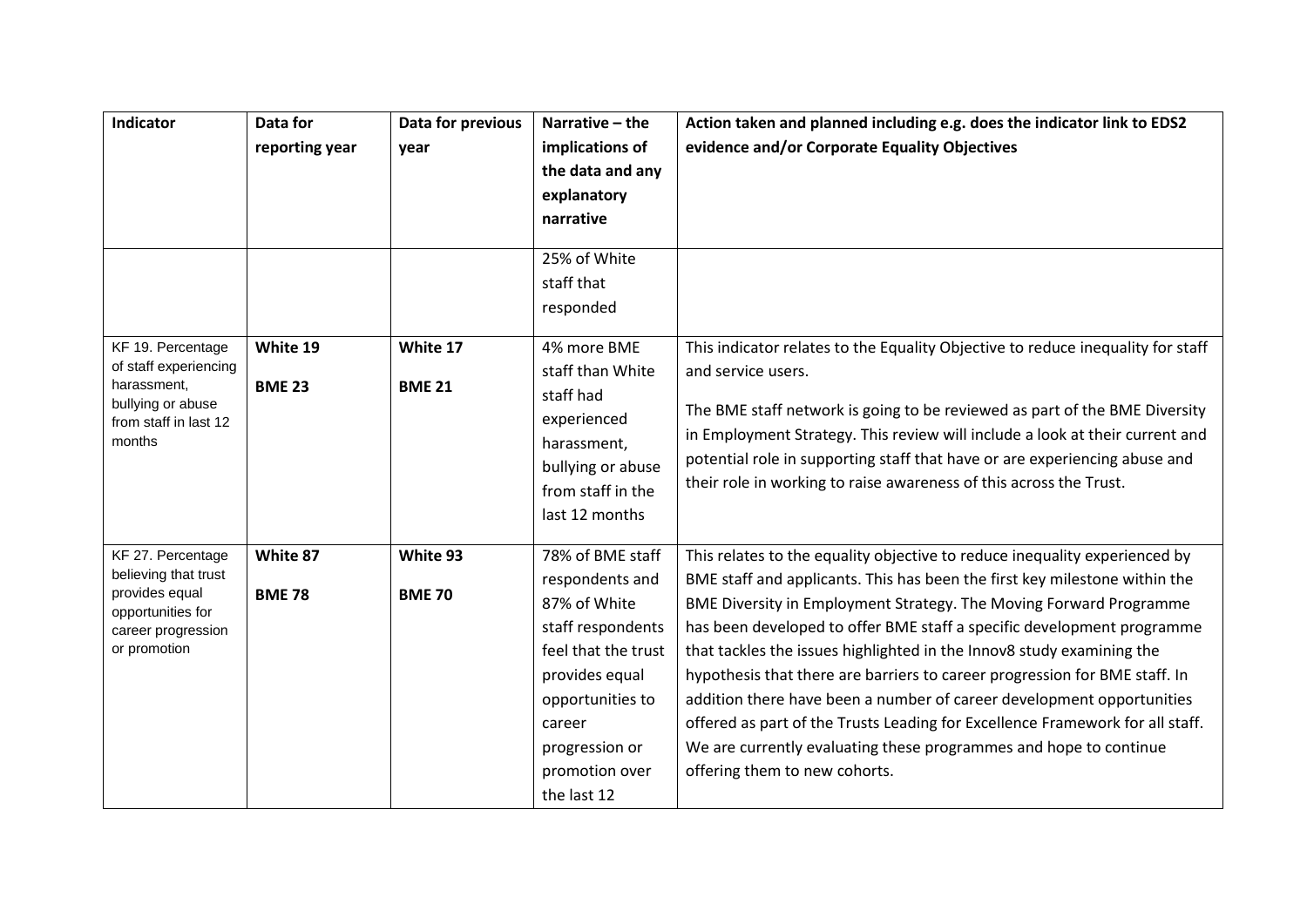| <b>Indicator</b>                                                                                                                                                                   | Data for<br>reporting year | Data for previous<br>vear                                     | Narrative - the<br>implications of<br>the data and any<br>explanatory<br>narrative<br>months.                               | Action taken and planned including e.g. does the indicator link to EDS2<br>evidence and/or Corporate Equality Objectives                                                                                                                                                                                                                                                                                                                                                                                                                                                                                                                                            |
|------------------------------------------------------------------------------------------------------------------------------------------------------------------------------------|----------------------------|---------------------------------------------------------------|-----------------------------------------------------------------------------------------------------------------------------|---------------------------------------------------------------------------------------------------------------------------------------------------------------------------------------------------------------------------------------------------------------------------------------------------------------------------------------------------------------------------------------------------------------------------------------------------------------------------------------------------------------------------------------------------------------------------------------------------------------------------------------------------------------------|
| Q23. In the last 12<br>months have you<br>personally<br>experienced<br>discrimination at<br>work from any of the<br>following? b)<br>Manager/team<br>leader or other<br>colleagues | White 9<br><b>BME 25</b>   | White 11<br><b>BME 41</b>                                     | 16% more BME<br>staff respondents<br>had personally<br>experienced<br>discrimination at<br>work over the<br>past 12 months. | This relates to the Equality Objective to reduce inequality experienced by<br>BME staff and applicants set in 2012. The organisation invested time and<br>energy into developing the Engaging Leader Programme. The programme is<br>funded by the LETB and has culture and cultural excellence running<br>throughout it. The programme was aimed at leaders within the organisation<br>with the aim of increasing engagement and compassion in leadership.                                                                                                                                                                                                          |
|                                                                                                                                                                                    |                            | Does the Board meet the requirement on Board membership in 9? |                                                                                                                             |                                                                                                                                                                                                                                                                                                                                                                                                                                                                                                                                                                                                                                                                     |
| Boards are<br>expected to be<br>broadly<br>representative of<br>the population they<br>serve                                                                                       | 6.25% are BME              | 6.25% are BME                                                 | 6.25% of Board<br>members are<br>from a BME<br>background.                                                                  | The Trust has recently achieved Foundation Trust status. When Board<br>positions become available in the future there will be more freedom to<br>actively seek applicants for positions from BME communities. Previous<br>positions have been advertised using positive action. The recently elected<br>Council of Governors was developed following a positive action campaign.<br>The BME Diversity in Employment Strategy objective was to 35% of the<br>nominations to be from candidates from Black or Minority Ethnic<br>Communities which is in line with the working age population of the local<br>area. 48.4% of the nominees were from a BME background. |